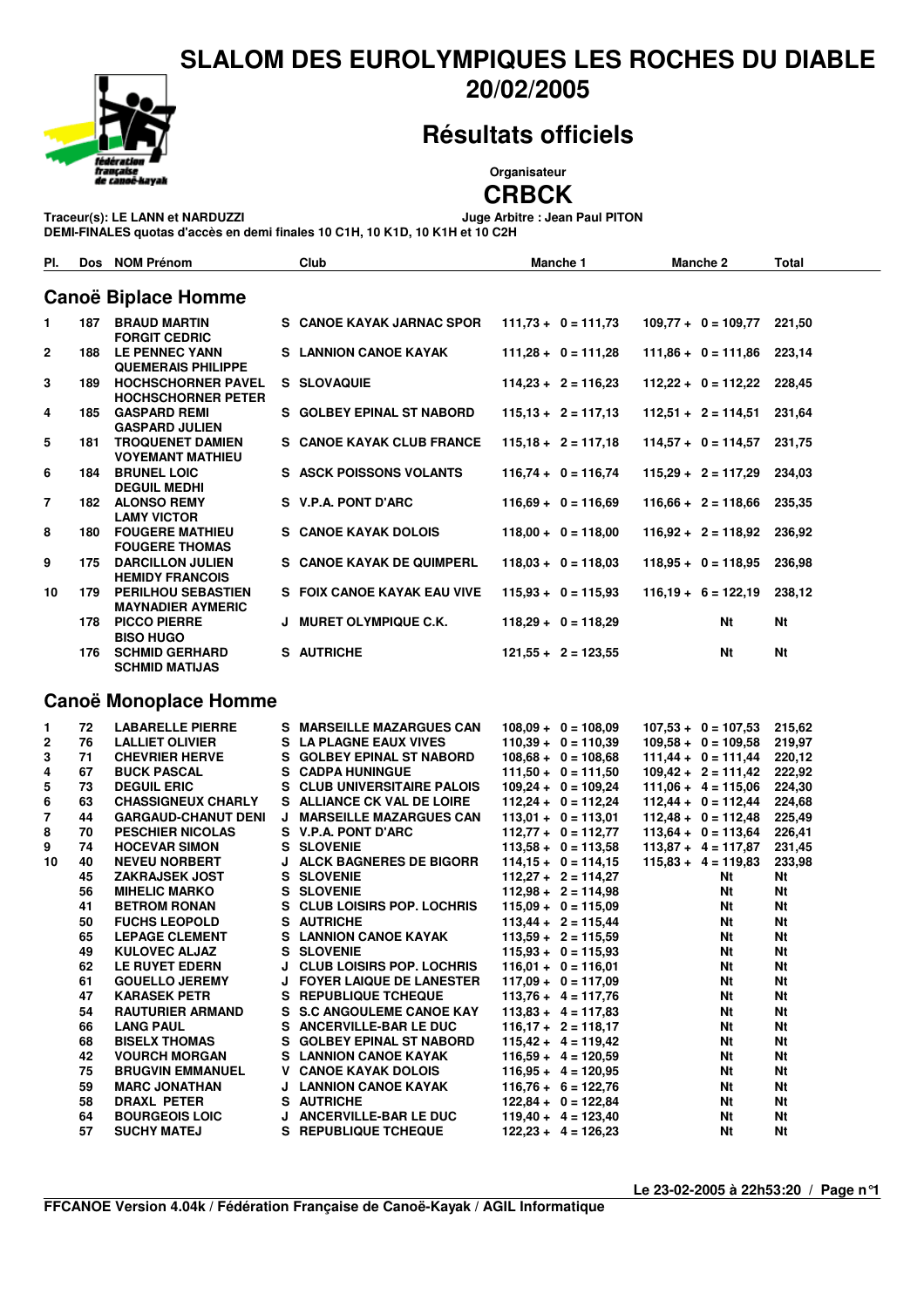### **SLALOM DES EUROLYMPIQUES LES ROCHES DU DIABLE 20/02/2005**



# **Résultats officiels**

**Organisateur**

**CRBCK**<br>Juge Arbitre : Jean Paul PITON  $T$ raceur(s): LE LANN et NARDUZZI

**DEMI-FINALES quotas d'accès en demi finales 10 C1H, 10 K1D, 10 K1H et 10 C2H**

| PI.                          | Dos            | <b>NOM Prénom</b>           |    | Club                           | Manche 1               |  | <b>Manche 2</b>              | Total  |  |
|------------------------------|----------------|-----------------------------|----|--------------------------------|------------------------|--|------------------------------|--------|--|
| <b>Invités</b>               |                |                             |    |                                |                        |  |                              |        |  |
|                              |                |                             |    |                                |                        |  |                              |        |  |
|                              | 6              | <b>COUDERT JULIEN</b>       |    | S CANOE KAYAK PLUMELIAU        | $105,47 + 2 = 107,47$  |  | Nt                           | Nt     |  |
|                              | $\overline{7}$ | <b>SARAZIN EMMANUEL</b>     |    | <b>S CANOE KAYAK MONTREUIL</b> | $110,42 + 0 = 110,42$  |  | Nt                           | Nt     |  |
|                              | 5              | <b>GUYOMARD ROMAIN</b>      |    | <b>C. C.K.C. GUINGAMPAIS</b>   | $116,32 + 2 = 118,32$  |  | Nt                           | Nt     |  |
|                              | 4              | <b>PICHARD MELAINE</b>      |    | <b>S CANOE CLUB DU LIE</b>     | $123.06 + 4 = 127.06$  |  | Nt                           | Nt     |  |
|                              |                | ROCABOY JULIEN              |    |                                |                        |  |                              |        |  |
|                              | 1.             | <b>GUILLEMOT NICOLAS</b>    |    | C CLUB LOISIRS POP. LOCHRIS    | $131,25 + 10 = 141,25$ |  | Nt                           | Nt     |  |
|                              |                | <b>Kayak Monoplace Dame</b> |    |                                |                        |  |                              |        |  |
| 1.                           | 108            | <b>BARDET ANNELISE</b>      |    | S EAUX VIVES OYONNAX C.K.      | $113,90 + 0 = 113,90$  |  | $113,96 + 0 = 113,96$        | 227,86 |  |
| $\mathbf{2}$                 | 101            | <b>BOUZIDI CAROLE</b>       |    | S SPCOC LA COLLE SUR LOUP      | $115,67 + 0 = 115,67$  |  | $114,72 + 0 = 114,72$        | 230,39 |  |
| 3                            | 106            | <b>TORNARE ALINE</b>        |    | S C.K. ST MAURICE GOURDANS     | $113,70 + 2 = 115,70$  |  | $115,41 + 0 = 115,41$        | 231,11 |  |
| 4                            | 107            | <b>EL DESOUKI NAGWA</b>     |    | S SUISSE                       | $117,10 + 0 = 117,10$  |  | $114,81 + 0 = 114,81$        | 231,91 |  |
| 5                            | 89             | <b>TORNARE NELLY</b>        |    | S C.K. ST MAURICE GOURDANS     | $115,27 + 2 = 117,27$  |  | $114,84 + 2 = 116,84$        | 234,11 |  |
| 6                            | 91             | <b>MICLO CLOTILDE</b>       |    | S GOLBEY EPINAL ST NABORD      | $116,07 + 0 = 116,07$  |  | $116,31 + 2 = 118,31$        | 234,38 |  |
| 7                            | 104            | <b>PICHERY MATHILDE</b>     |    | S MONTPELLIER EAUX VIVES       | $116,35 + 2 = 118,35$  |  | $114,79 + 4 = 118,79$        | 237,14 |  |
| 8                            | 87             | <b>THOME CELINE</b>         |    | <b>S</b> EAU VIVE EMBRUN       | $117,58 + 2 = 119,58$  |  | $119,17 + 0 = 119,17$        | 238,75 |  |
| 9                            | 103            | <b>DELAPLACE OPHELIE</b>    | S. | <b>MONTPELLIER EAUX VIVES</b>  | $121,48 + 2 = 123,48$  |  | $123,02 + 2 = 125,02$        | 248,50 |  |
| 10                           | 85             | URBANOVA MIROSLAVA          |    | J REPUBLIQUE TCHEQUE           | $122,66 + 0 = 122,66$  |  | $124,97 + 6 = 130,97$        | 253,63 |  |
|                              | 98             | <b>BENNETT ANITA</b>        |    | <b>S</b> GRANDE BRETAGNE       | $124,27 + 0 = 124,27$  |  | Nt                           | Nt     |  |
|                              | 92             | <b>VYBIRALOVA ZUZANA</b>    |    | S REPUBLIQUE TCHEQUE           | $122,57 + 2 = 124,57$  |  | Nt                           | Nt     |  |
|                              | 97             | <b>AUBERT LAETITIA</b>      |    | S GOLBEY EPINAL ST NABORD      | $124,97 + 0 = 124,97$  |  | Nt                           | Nt     |  |
|                              | 95             | <b>STOCK MOLLY</b>          |    | <b>J ETATS UNIS</b>            | $125,20 + 0 = 125,20$  |  | Nt                           | Nt     |  |
|                              | 94             | <b>LYPHOUT LAURA</b>        |    | J S.C ANGOULEME CANOE KAY      | $124,79 + 2 = 126,79$  |  | Nt                           | Nt     |  |
|                              | 96             | LE NECHET ELODIE            |    | C CANOE KAYAK PLUMELIAU        | $128,48 + 0 = 128,48$  |  | Nt                           | Nt     |  |
|                              | 86             | <b>BRIGHT JULIE</b>         |    | <b>S</b> GRANDE BRETAGNE       | $127,07 + 2 = 129,07$  |  | Nt                           | Nt     |  |
|                              | 99             | <b>MARTINEZ MARTA</b>       |    | <b>J ESPAGNE</b>               | $127,58 + 2 = 129,58$  |  | Nt                           | Nt     |  |
|                              | 83             | <b>FELLINGEROVA RADKA</b>   |    | S REPUBLIQUE TCHEQUE           | $129,88 + 2 = 131,88$  |  | Nt                           | Nt     |  |
|                              | 84             | <b>CLOTET SANDRA</b>        |    | <b>J ESPAGNE</b>               | $130,38 + 4 = 134,38$  |  | Nt                           | Nt     |  |
|                              | 88             | <b>POCARD CAROLE</b>        |    | S GOLBEY EPINAL ST NABORD      | $120,74 + 52 = 172,74$ |  | Nt                           | Nt     |  |
| <b>Kayak Monoplace Homme</b> |                |                             |    |                                |                        |  |                              |        |  |
| 1                            | 163            | <b>MARECHAL CHRISTOPHE</b>  |    | S VAL DE L'INDRE CANOE KAYA    | $101,96 + 0 = 101,96$  |  | $103,24 + 0 = 103,24$        | 205,20 |  |
| 2                            | 134            | <b>MAYNADIER AURELIEN</b>   |    | S FOIX CANOE KAYAK EAU VIVE    | $103,65 + 0 = 103,65$  |  | $101,16 + 2 = 103,16$        | 206,81 |  |
| 3                            | 169            | <b>LEFEVRE FABIEN</b>       |    | S CLUB UNIVERSITAIRE PALOIS    | $102,86 + 0 = 102,86$  |  | $104,61 + 0 = 104,61$        | 207,47 |  |
| 4                            | 167            | <b>DOBY MATHIEU</b>         |    | S AIN RAID AVENTURE CANOE K    | $103.65 + 0 = 103.65$  |  | $104.02 + 0 = 104.02$        | 207,67 |  |
| 5                            | 161            | <b>BOURLIAUD PIERRE</b>     |    | S CANOE KAYAK PONTARLIER       | $104,71 + 0 = 104,71$  |  | $103,17 + 0 = 103,17$        | 207,88 |  |
| 6                            | 162            | <b>DEVAUX PIERRE</b>        |    | S FJEP BAZANCOURT              | $104,16 + 0 = 104,16$  |  | $104,27 + 0 = 104,27$        | 208,43 |  |
| 7                            | 158            | LE GALL MATTHIEU            |    | S LANNION CANOE KAYAK          | $103.91 + 0 = 103.91$  |  | $104,71 + 0 = 104,71$        | 208,62 |  |
| 8                            | 124            | <b>NEVEU BORIS</b>          |    | S ALCK BAGNERES DE BIGORR      | $104,72 + 0 = 104,72$  |  | $104,06 + 0 = 104,06$        | 208,78 |  |
| 9                            | 125            | <b>BAILLON NICOLAS</b>      |    | S S.V. VAULX EN VELIN          | $104,97 + 0 = 104,97$  |  | $104.05 + 0 = 104.05$        | 209,02 |  |
| 10                           |                | 148 BUCHTEL MICHAL          |    | S REPUBLIQUE TCHEQUE           | $103,92 + 0 = 103,92$  |  | $105,43 + 0 = 105,43$ 209,35 |        |  |
|                              | 159            | <b>BERNIS CAMILLE</b>       |    | <b>S STADE MONTOIS</b>         | $105,32 + 0 = 105,32$  |  | Nt                           | Nt     |  |
|                              | 160            | <b>NATMESSNIG HERWIG</b>    |    | S AUTRICHE                     | $105.42 + 0 = 105.42$  |  | Nt                           | Nt     |  |
|                              | 147            | <b>CADIO ERWAN</b>          |    | <b>S ASCK POISSONS VOLANTS</b> | $103,47 + 2 = 105,47$  |  | Nt                           | Nt     |  |
|                              | 132            | <b>DEKARCZYK JULIEN</b>     |    | <b>S STADE MONTOIS</b>         | $106.34 + 0 = 106.34$  |  | Nt                           | Nt     |  |
|                              |                | <b>133 GUILLAUME BENOIT</b> |    | J C.K.C. GUINGAMPAIS           | $106.45 + 0 = 106.45$  |  | Nt                           | Nt     |  |
|                              | 131            | DE MAREUIL JOHAN            |    | S C.K.C. NANCY TOMBLAINE       | $104.60 + 2 = 106.60$  |  | Nt                           | Nt     |  |
|                              | 118            | <b>VONDRA JAN</b>           |    | J REPUBLIQUE TCHEQUE           | $107,12 + 0 = 107,12$  |  | Nt                           | Nt     |  |
|                              | 149            | <b>BERAIL FLORIAN</b>       |    | J FOIX CANOE KAYAK EAU VIVE    | $107,29 + 0 = 107,29$  |  | Nt                           | Nt     |  |
|                              | 117            | <b>COUDERT NICOLAS</b>      |    | S CANOE KAYAK PLUMELIAU        | $105.54 + 2 = 107.54$  |  | Nt                           | Nt     |  |
|                              | 166            | <b>WALCZAK FREDERIC</b>     |    | S C.K.C. DE L'ILL SELESTAT     | $105,63 + 2 = 107,63$  |  | Nt                           | Nt     |  |
|                              | 130            | <b>BAZIN PATRYCE</b>        |    | S C.K.C. NANCY TOMBLAINE       | $107,78 + 0 = 107,78$  |  | Nt                           | Nt     |  |
|                              | 153            | <b>COMBOT SEBASTIEN</b>     |    | J LANNION CANOE KAYAK          | $108.53 + 0 = 108.53$  |  | Nt                           | Nt     |  |
|                              | 116            | <b>MASUY THOMAS</b>         |    | S CANOE KAYAK VAL DE RISLE     | $108.58 + 0 = 108.58$  |  | Nt                           | Nt     |  |

**Le 23-02-2005 à 22h53:20 / Page n°2**